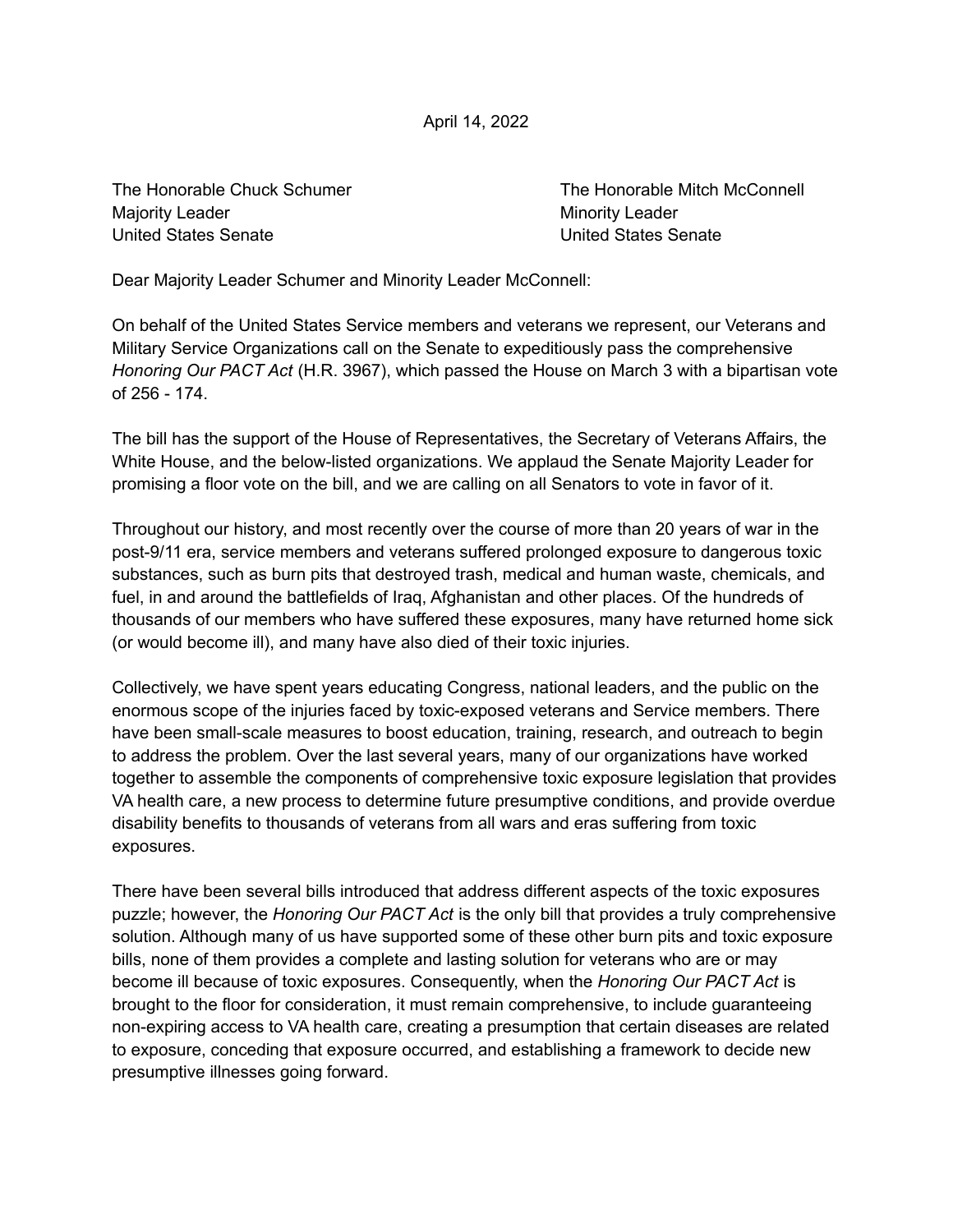Our organizations call on the Senate to pass the *Honoring Our PACT Act* without further delay, to finally provide those who have laid their lives on the line for all Americans with the health care and benefits they need and deserve.

Sincerely,

Aces and Eights AFGfree Air Force Sergeants Association (AFSA) Association of Military Surgeons of the United States (AMSUS) Army Aviation Association of America Balanced Veterans Network Blinded Veterans Association Burn Pits 360 California Communities Against Toxics Cease Fire Campaign Commissioned Officers Association of the USPHS Disabled American Veterans (DAV) Dixon Center for Military and Veterans Services Enlisted Association of the National Guard of the United States (EANGUS) Environmental Working Group (EWG) Feal Good Foundation Flanders Fields Fleet Reserve Association (FRA) Gold Star Wives of America GO2 Foundation for Lung Cancer Green Beret Foundation Grunt Style Iraq and Afghanistan Veterans of America (IAVA) Jewish War Veterans of the USA Service Women's Action Network (SWAN) Marine Corps Reserve Association Military Chaplains Association Military Officers Association of America (MOAA) Military Order of the Purple Heart (MOPH) Military-Veterans Advocacy Military Veterans of America Minority Veterans of America Modern Military Association of America (MMAA) National Association of County Veterans Service Officers National Military Family Association (NMFA) National Veterans Legal Services Program (NVLSP) Non Commissioned Officers Association (NCOA) Operation 620